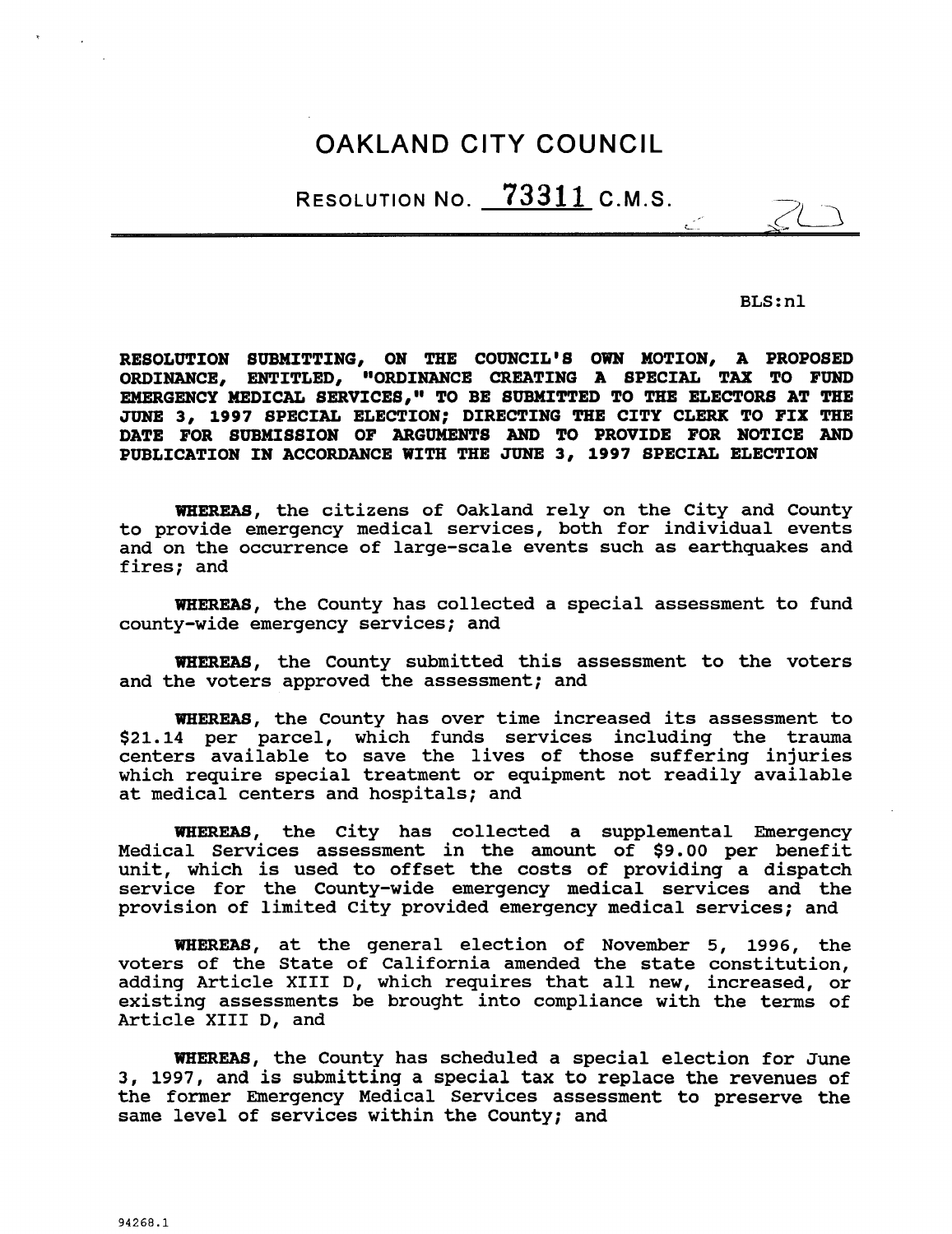WHEREAS, Article XIII D imposes additional requirements which, in the opinion of the City Council, make it prudent to reconstitute the Emergency Medical Services assessment as a special tax, and

WHEREAS, at the general election of November 5, 1996, the voters of the State of California amended the state constitution adding Article XIII C, which requires that all new or increased special taxes be submitted to the voters prior to becoming effective, and

#### NOW, THEREFORE BE IT RESOLVED:

That the City Council of the City of Oakland does hereby submit to the voters at the next scheduled special election, scheduled for June 3, 1997, the text of the proposed ordinance, which shall be as follows:

Section 1. TITLE AND PURPOSE.

 $(A)$  Title. This ordinance may be cited as the Emergency Medical Services Retention Act of 1997

(B) Purpose. The tax imposed under this ordinance is solely for the purpose of raising revenue necessary to retain and enhance emergency medical services in the City of Oakland

This special tax is not an ad valorem tax on real property, nor a transaction tax, nor sales tax on the sale of real property.

Section 2. DEFINITIONS.

For purposes of this ordinance only, the following terms shall be defined as set forth below

(A) "Single Family Residential Parcel" shall mean a parcel zoned for single family residences, whether or<br>not developed.<br>(B) "Non-Residential" shall mean all parcels that<br>are not classified by this ordinance as Single Family not developed

(B) "Non-Residential" shall mean all parcels that<br>are not classified by this ordinance as Single Family Residential lots, and shall include, but not be limited Residential lots, and shall include, but not be limited<br>to, industrial, commercial and institutional to, industrial, commercial and institutional<br>improvements, whether or not currently developed.

(C) "Owner" shall mean the Person having title to real estate as shown on the most current official assessment role of the Alameda County Assessor

(D) "Parcel" shall mean a unit of real estate in the City of Oakland as shown on the most current official assessment role of the Alameda County Assessor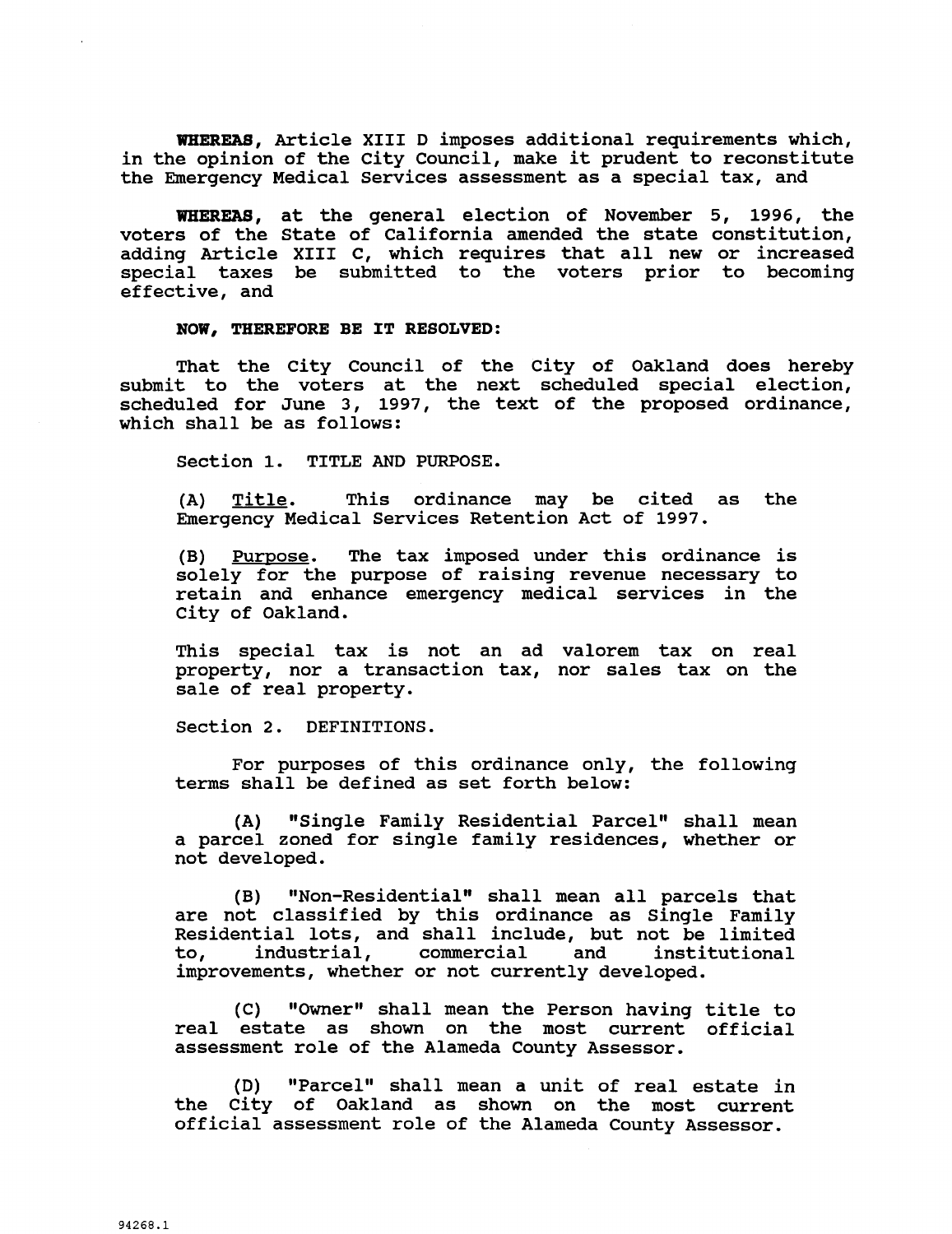(E) "Person" shall include individuals, and for profit and nonprofit organizations, including, but not<br>limited to, corporations, partnerships, business limited to, corporations, partnerships, associations and trusts

(F) "Possessory Interest" as it applies to property owned by any agency of the government of the United States, the State of California, or any political subdivision thereof, shall mean possession of, claim to, or right to the possession of, land or improvements and shall include any exclusive right to the use of such land or Improvements

Section 3. IMPOSITION OF PARCEL TAX.

There is hereby imposed <sup>a</sup> special tax on all parcels in the City of Oakland. The tax imposed by this Section shall be assessed to the Owner unless the Owner is by law exempt from taxation, in which case, the tax imposed shall be assessed to the holder of any Possessory Interest in such parcel, unless such holder is also by law exempt from taxation

The tax hereby imposed shall be at the following rates

(A) For all Single Family Residential Parcels, the tax shall be at the annual rate of \$9.00 per Parcel, subject to annual adjustment as provided in Section 4.

(B) All Parcels other than Single Family Residential Parcels shall be taxed at rates adjusted as follows

| follows:                               |         |
|----------------------------------------|---------|
| Small Multiple Residential (2-4 units) | \$18.00 |
| Large Multiple Residential (5 or more) | \$45.00 |
| Commercial                             | \$18.00 |
| Industrial                             | \$36.00 |
| <b>Rural</b>                           | \$9.00  |
| Institutional                          | \$9.00  |
|                                        |         |

The rates for these land uses shall be adjusted at the same percentage change as for Single Family Residential Parcels

Section 4. REDUCTION IN TAX; RATE ADJUSTMENT

 $(A)$  Subject to paragraph  $(B)$  of this Section 4, the tax rates imposed by this ordinance are maximum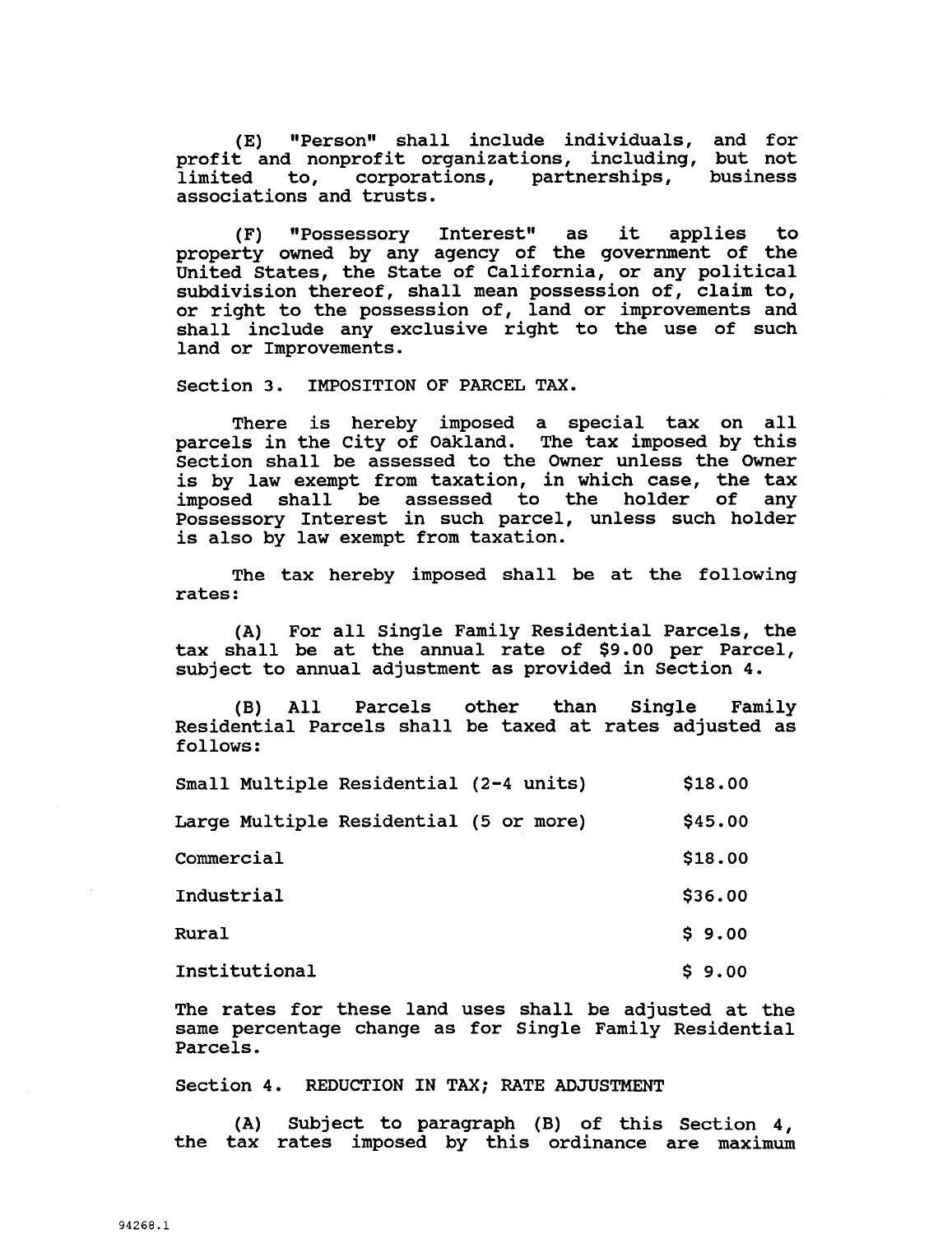rates and may not be increased by the City Council above such maximum rates. The tax imposed by the ordinance may be reduced or eliminated by the City Council for a subsequent fiscal year upon a vote of the City Council on or before June 30th in any year in which the City Council determines that after such reduction or Council determines that after such reduction or<br>elimination there will be sufficient revenues available<br>to balance the City Council's Adopted Policy Budget. rates and may not be increased by the City Council above<br>such maximum rates. The tax imposed by the ordinance<br>may be reduced or eliminated by the City Council for a<br>subsequent fiscal year upon a vote of the City Council<br>on Such reduction or elimination shall be effective for the fiscal year following such vote

(B) Beginning in Fiscal Year 1998-1999, and each year thereafter, the City Council may increase the tax imposed hereby only upon a finding that the cost of Inposed Hereby only upon a rinding ende one observed<br>
living in the immediate San Francisco Bay Area, as shown<br>
San Francisco Bay Area as published by the U.S.<br>
Repeatment of Labor Statistics, bas increased: the on the Consumer Price Index (CPI) for all items in the<br>San Francisco Bay Area as published by the U.S. Department of Labor Statistics, has increased; the increase of the tax imposed hereby shall not exceed such increase using <sup>1997</sup> as the index year It is further increase, using 1997 as the index year. It is further<br>provided that in no event shall the tax rate adjustment provided that in no event shall the tax rate adjustment<br>imposed hereby exceed, on an annual basis, five percent<br>(5%) of the tax rates imposed by the City of Oakland<br>pursuant to this ordinance during the immediately  $(5\frac{2}{3})$  of the tax rates imposed by the City of Oakland pursuant to this ordinance during the immediately preceding fiscal year

#### Section 5. ANNUAL AUDIT

The City Auditor will perform an annual audit to assure accountability and the proper disbursement of the proceeds of this tax in accordance with the objectives stated herein

#### Section 6 DUTIES OF THE DIRECTOR OF FINANCE; NOTICE OF DECISIONS

It shall be the duty of the Director of Finance to collect and receive all taxes imposed by this ordinance and to keep an accurate record thereof

The Director of Finance is charged with the<br>cement of this ordinance, except as otherwise enforcement of this ordinance, except as provided herein, and may prescribe, adopt, and enforce rules and regulations relating to the administration and enforcement of this ordinance, including provisions for<br>the re-examination and correction of returns and The Director of Finance is charged with the<br>enforcement of this ordinance, except as otherwise<br>provided herein, and may prescribe, adopt, and enforce<br>rules and regulations relating to the administration and<br>enforcement of payments. The Director of Finance may prescribe the extent to which any ruling or regulation shall be applied without retroactive effect

Upon disallowing any claims submitted pursuant to upon disallowing any claims submitted pursuant to<br>this ordinance, the Director of Finance shall mail<br>written notice thereof to the claimant at his/her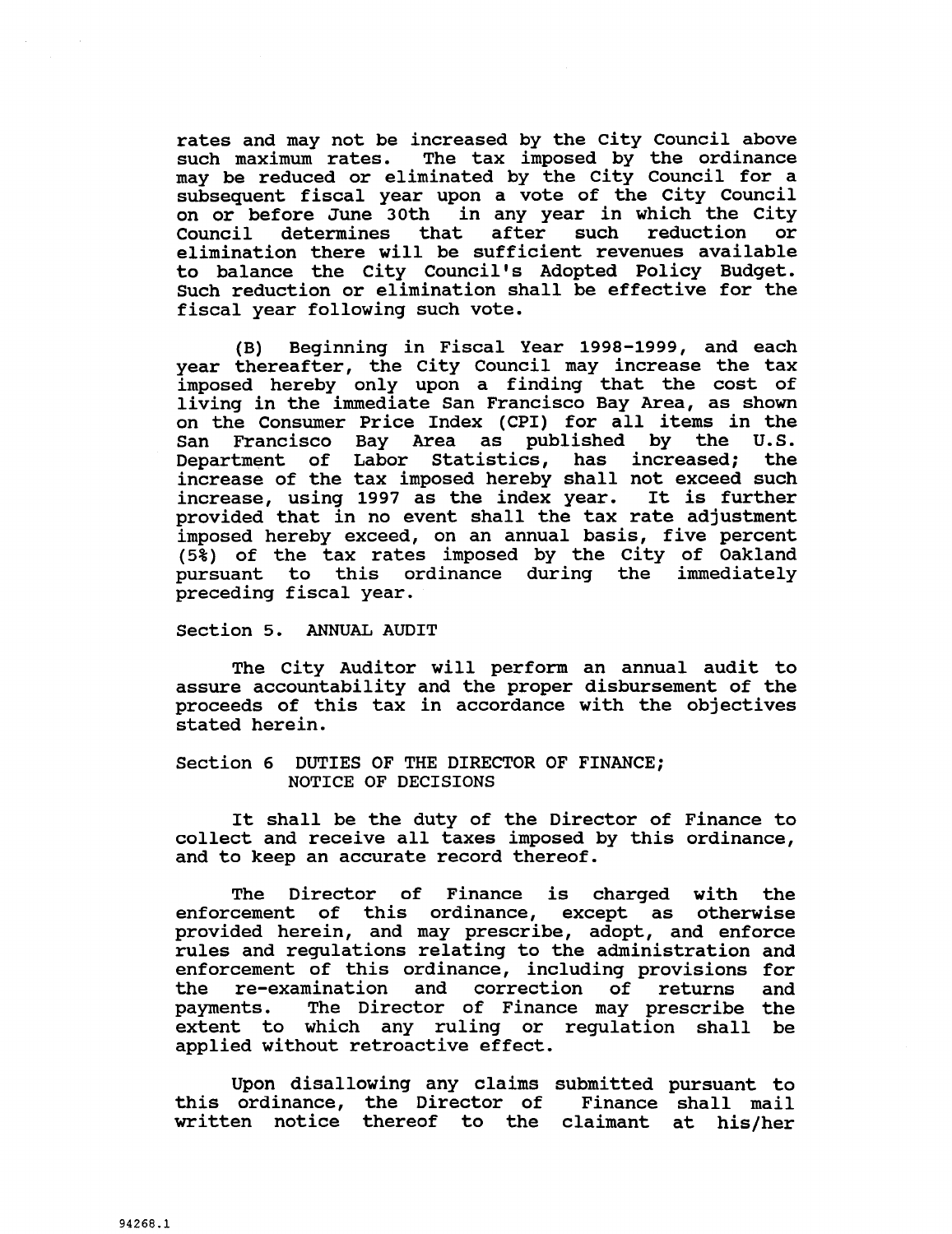address as shown<br>property\_tax\_rolls. address as shown on the Alameda County Assessor's<br>rolls.<br>"WWWWTON OF POOKS PECOPDS

# Section 7. EXAMINATION OF BOOKS, RECORDS, WITNESSES; PENALTIES

The Director of Finance, or his/her designee, is hereby authorized to examine assessment rolls, property tax records records of the Alameda County Recorder and any other records of the County of Alameda deemed necessary in order to determine ownership of Parcels and computation of the tax imposed by this ordinance

The Director of Finance or his/her designee is hereby authorized to examine the books, papers and records of any person subject to the tax imposed by this ordinance for the purpose of verifying the accuracy of ordinance for the purpose of verifying the accuracy of<br>any petition, claim or return filed and to ascertain the<br>tax due. The Director of Finance, or his/her designee,<br>is bereby authorized to examine any person, under oath. tax due. The Director of Finance, or his/her designee, is hereby authorized to examine any person, under oath, Is hereby authorized to examine any person, under oath,<br>for the purpose of verifying the accuracy of any for the purpose of verflying the accuracy of any<br>petition, claim or return filed or to ascertain the tax due under this ordinance and for this purpose may compel the production of books, papers and records before pecition, claim of feturn filed of to astertain the tax<br>due under this ordinance and for this purpose may compel<br>the production of books, papers and records before<br>him/her, whether as parties or witnesses, whenever s/he<br>be him/her, whether as parties or witnesses, whenever s/he believes such persons have knowledge of such matters. The refusal of such examination by any person subject to the tax shall be deemed <sup>a</sup> violation of this ordinance

#### Section 8. COLLECTION OF TAX; INTEREST AND PENALTIES

The City Council of the City of Oakland is authorized to have the taxes imposed by this ordinance collected by the County of Alameda in conjunction with Section 8. COLLECTION OF TAX; INTEREST AND PENALTIES<br>The City Council of the City of Oakland is<br>authorized to have the taxes imposed by this ordinance<br>collected by the County of Alameda in conjunction with<br>the County's col the County's collection of property tax revenues for the City of Oakland. In the event that the County of the imposition of penalties, additional fees and interest upon persons who fail to remit any tax imposed by this ordinance, or who fail to remit any delinquent remittance under this ordinance, shall be subject to and governed by the rules, regulations, and procedures utilized by the County of Alameda in its collection of property taxes for the City of Oakland and its collection of this additional tax for the City of Oakland

In addition to any other penalties otherwise imposed, a one-time penalty at a rate set by the City Council, which in no event shall exceed 25% of the tax due per year, is hereby imposed by this ordinance on all taxpayers who fail to timely pay the tax provided by this ordinance, in addition, interest shall be assessed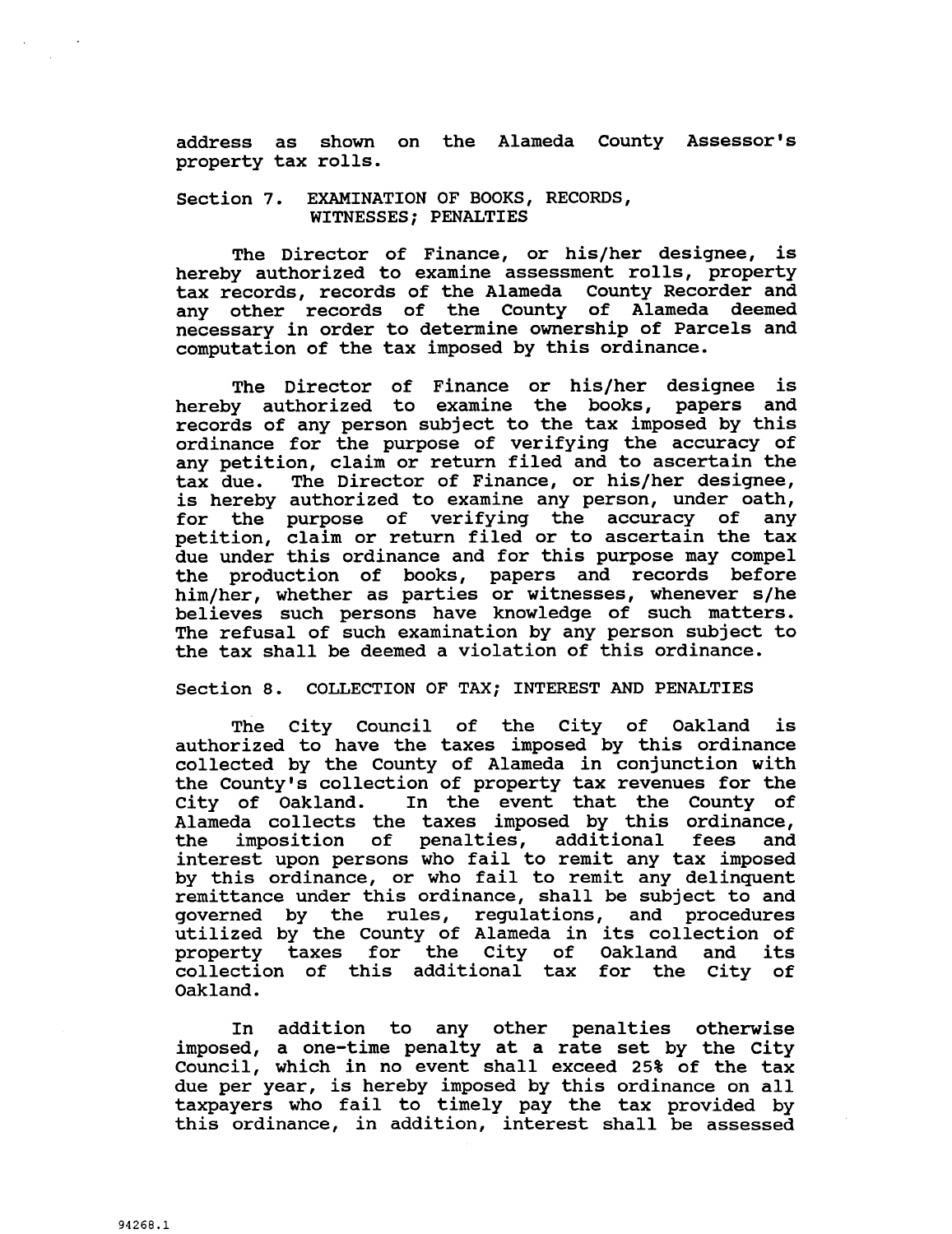at the rate of 1% per month on the unpaid tax and the penalty thereon

Every penalty imposed and such interest as accrues under the provisions of this ordinance shall become a part of the tax herein required to be paid

#### Section 9. COLLECTION OF UNPAID TAXES

The amount of any tax, penalty, and interest imposed under the provisions of this ordinance shall be deemed a debt to the City. Any person owing money under the provisions of this ordinance shall be liable to an action brought in the name of the City for the recovery for such amount

# Section 10. REFUND OF TAX, PENALTY, OR INTEREST PAID MORE THAN ONCE; OR ERRONEOUSLY OR ILLEGALLY COLLECTED

Whenever the amount of any tax, penalty, or interest imposed by this ordinance has been paid more than once, or has been erroneously or illegally collected or received by the City it may be refunded provided a verified claim in writing therefor, stating the specific ground upon which such claim is founded, is filed with the Director of Finance within one (1) year from the date of payment. The claim shall be reviewed by the Director of Finance and shall be made on forms<br>provided by the Director of Finance. If the claim is provided by the Director of Finance. If the claim is approved by the Director of Finance, the excess amount collected or paid may be refunded or may be credited against any amounts then due and payable from the Person against any amounts then due and payable from the Person<br>from who it was collected or by whom paid, and the<br>balance may be refunded to such Person, his/her<br>administrators or executors. balance may be refunded to such Person,<br>administrators or executors.

Section 11. SAVINGS CLAUSE

The provisions of this ordinance shall not apply to any Person, or to any property as to whom or which it is any Ferson, of to any property as to whom of which it is<br>beyond the power of the City of Oakland to impose the<br>tax herein provided. If any provision, sentence, tax herein provided. If any provision, sentence,<br>clause, section or part of this ordinance is found to be unconstitutional, illegal or invalid, such unconstitutionality, illegality, or invalidity shall affect only such provision, sentence, clause, section or part of this ordinance and shall not affect or impair any of the remaining provisions sentences clauses sections or parts of this ordinance It is hereby sections or parts of this ordinance. It is hereby<br>declared to be the intention of the City of Oakland, that this ordinance would have been adopted had such<br>unconstitutional, illegal or invalid provision, unconstitutional, illegal or sentence, clause, section or part thereof not been included herein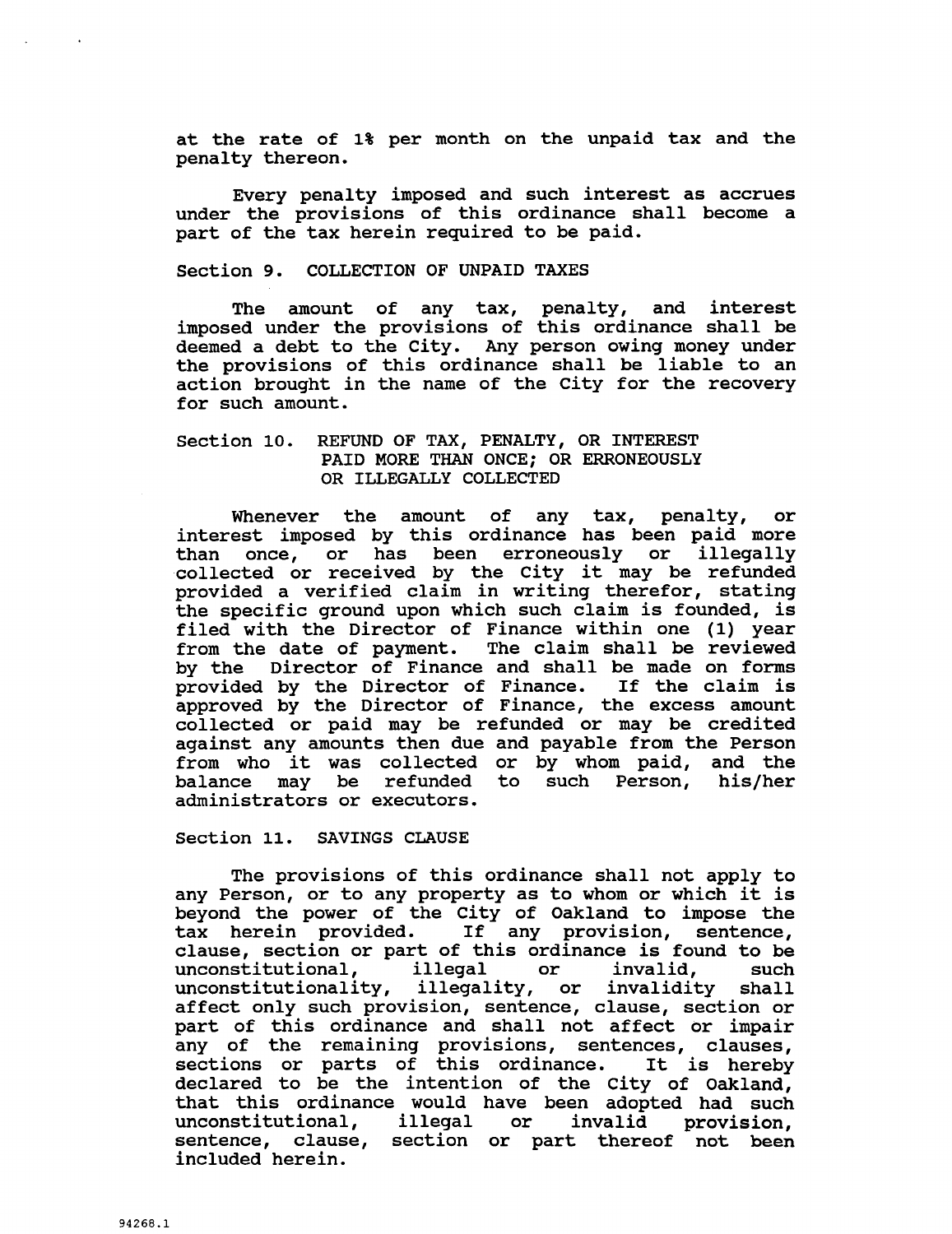#### Section 12. MISDEMEANOR VIOLATION

Any Person who fails to perform any duty or obligation imposed by this ordinance shall be guilty of a misdemeanor, and upon conviction thereof, shall be Any Person who fails to perform any duty or<br>obligation imposed by this ordinance shall be guilty of<br>a misdemeanor, and upon conviction thereof, shall be<br>punishable by a fine of not more than \$1,000 or by<br>imprisonment for a punishable by a fine of not more than \$1,000 or by imprisonment for a period of not more than one year, or by both such fine and imprisonment

The penalties provided in this section are in addition to the several remedies provided in this ordinance, or as may otherwise be provided by law.

### Section 13. BOARD OF REVIEW

Any person dissatisfied with any decision of the Director of Finance adversely affecting the rights or interests of such Person made by the Director of Finance under the authority of this ordinance, may appeal therefrom in writing to the Business Tax Board of Review (the "Board") within sixty (60) days from the date of<br>mailing such decision by the Director of Finance. All mailing such decision by the Director of Finance. filings with the Board relating to appeals or otherwise shall be made to the Chairperson of the Business Tax Board of Review in care of the Revenue Department, One<br>City Hall Plaza, Oakland, CA 94612. The Board may City Hall Plaza, Oakland, CA affirm, modify or reverse such decision or dismiss the and therefrom, as may be just, and shall prescribe<br>such rules and regulations relating to appeals as it may shall be made to the Chairperson of the Business Tax<br>Board of Review in care of the Revenue Department, One<br>City Hall Plaza, Oakland, CA 94612. The Board may<br>affirm, modify or reverse such decision or dismiss the<br>appeal th become final upon mailing notice thereof to the Person Board of Review in care of the Revenue Department, One<br>City Hall Plaza, Oakland, CA 94612. The Board may<br>affirm, modify or reverse such decision or dismiss the<br>appeal therefrom, as may be just, and shall prescribe<br>such rul known address shown on the Emergency Services Medical Retention Tax Records due and the Board's decision at such Person's last<br>appealing the Board's decision at such Person's last<br>known address shown on the Emergency Services Medical<br>Retention Tax Records.<br>Any tax, penalty or interest found to be

Any tax, penalty or interest found to be owing is due and payable at the time the board's decision becomes final

The Board shall approve, modify or disapprove all forms, rules and regulations prescribed by the Director of Finance in administration and enforcement of this tax; such forms, rules and requiations shall be subject to and be come effective only on such approval

All decisions rendered by the board shall be final, and no further administrative appeal of these decisions is provided or intended

# Section 14. REGULATIONS

The City Council is hereby authorized to promulgate such regulations as it shall deem necessary in order to implement the provisions of this ordinance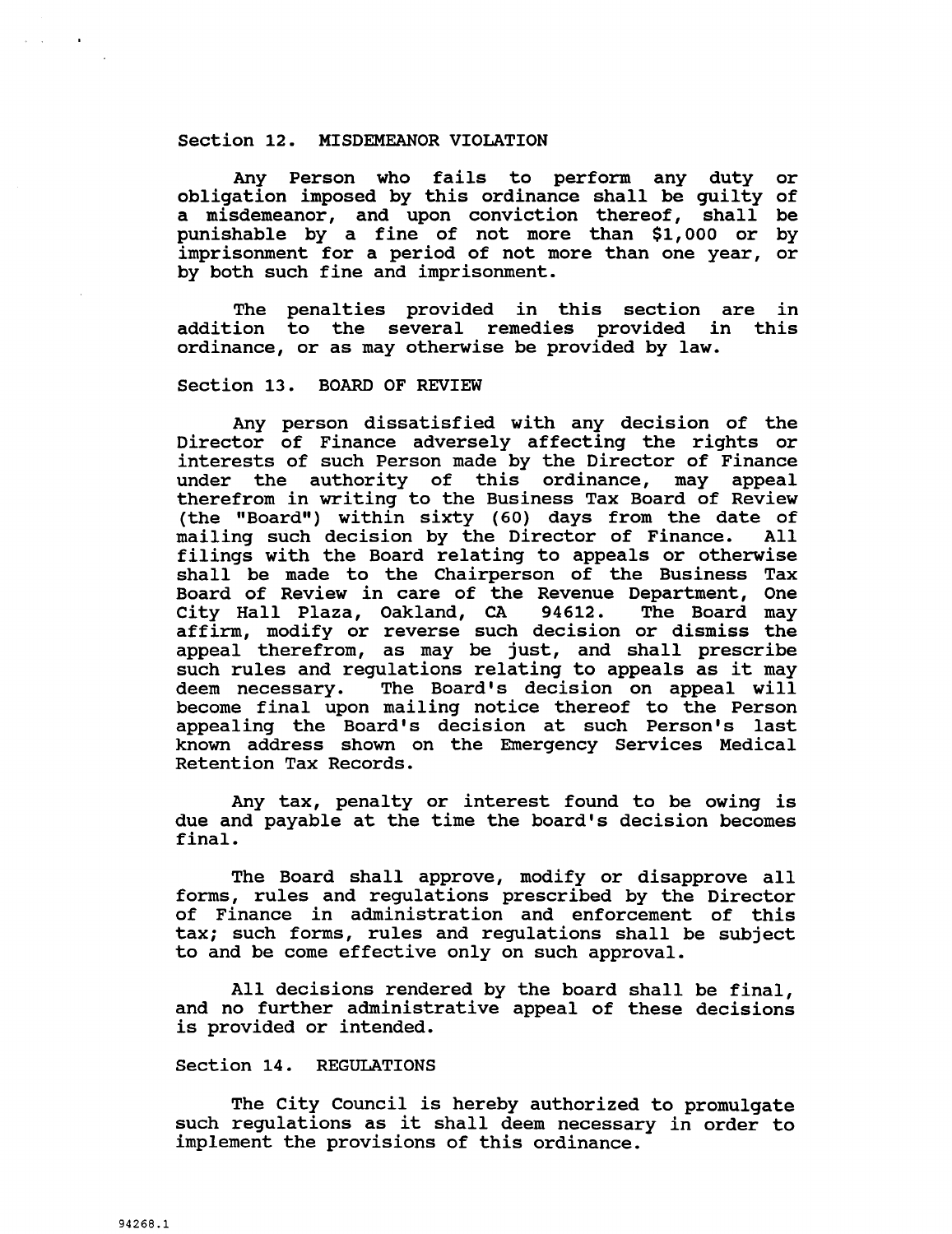#### Section 15. NO AMENDMENT

This ordinance may not be amended by action of the City Council without the applicable voter approval.

and be it

 $\alpha = \frac{1}{2}$  ,  $\alpha = \frac{1}{2}$  ,  $\alpha = \frac{1}{2}$ 

RESOLVED: That the City Council of the City of Oakland does hereby request that the Board of Supervisors of Alameda County order the consolidation of the Oakland Municipal election with the special election of June 3, 1997, consistent with provisions of State Law; and be it

FURTHER RESOLVED: That the City Council hereby authorizes and directs the City Clerk of the City of Oakland (the "City Clerk") at least 88 days prior to June  $3$ , 1997, to file with the Alameda County Clerk certified copies of this resolution; and be it

FURTHER RESOLVED: That the City Council does hereby request that the Board of Supervisors of Alameda County include on the ballots and sample ballots the recitals and measure language contained in this resolution to be voted on by the voters of the qualified electors of the City of Oakland; and be it

FURTHER RESOLVED: That the City Clerk is hereby directed to cause the posting, publication and printing of notices, pursuant to the requirements of the Charter of the City of Oakland, the<br>Government Code and the Elections Code of the State of the Elections Code of the State California; and be it

FURTHER RESOLVED: That the City Council does hereby request that the Registrar of Voters of the County of Alameda perform necessary services in connection with said election; and be it

FURTHER RESOLVED: That the City Clerk is hereby directed to obtain printing, supplies and services as required; and be it

FURTHER RESOLVED: That the City Clerk is hereby authorized to provide such other services and supplies in connection with said election as may be required by the Statutes of the State of California and the Charter of the City of Oakland: and be it

FURTHER RESOLVED: That in accordance with the Elections Code and Chapter 11 of the Oakland Municipal Code, the City Clerk shall fix and determine <sup>a</sup> date for submission of arguments for or against ITA dha decerning a date for Bubminston of digundings for of against<br>said proposed ordinance, and said date shall be posted in the<br>Office of the City Clerk; and be it

FURTHER RESOLVED: That each ballot used at said municipal election shall have printed therein, in addition to any other matter required by law the following